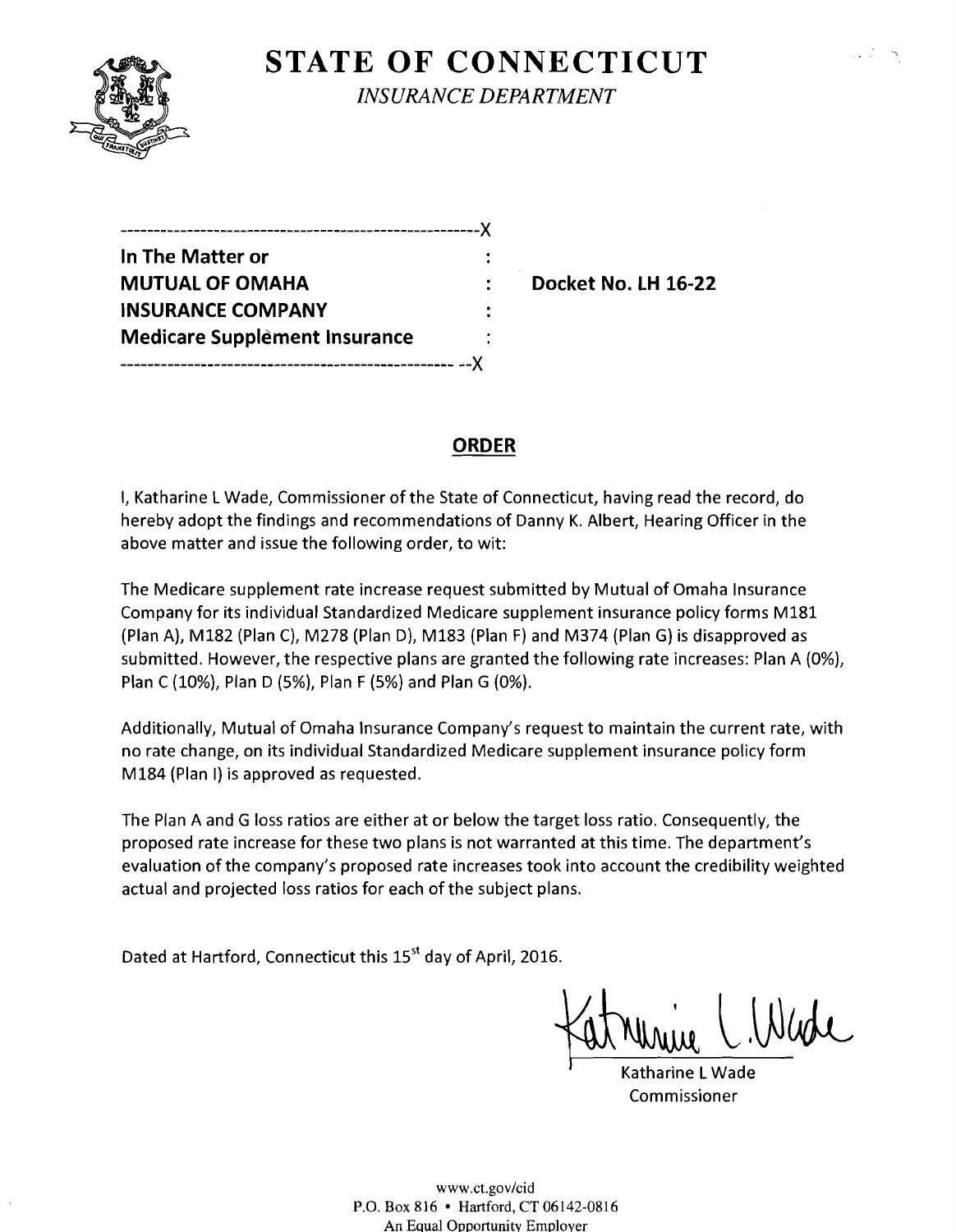

**STATE OF CONNECTICUT** *INSURANCE DEPARTMENT* 

| In The Matter of:                 |  |
|-----------------------------------|--|
| Mutual of Omaha Insurance Company |  |
| Medicare Supplement Insurance     |  |
|                                   |  |

Docket No. LH 16-22

# **PROPOSED FINAL DECISION**

## 1. INTRODUCTION

The Insurance Commissioner of the State of Connecticut is empowered to review rates charged for individual and group Medicare supplement policies sold to any resident of this State who is eligible for Medicare. The source for this regulatory authority is contained in Chapter 700c and Section 38a-495a of the Connecticut General Statutes.

After due notice a hearing was held at the Insurance Department in Hartford on April 5,2016, to consider whether or not the rate increase requested by Mutual of Omaha Insurance Company on its individual Standardized Medicare supplement insurance business should be approved.

No members from the general public attended the hearing.

No company representatives from Mutual of Omaha Insurance Company attended the hearing.

The hearing was conducted in accordance with the requirements of Section 38a-474, Connecticut General Statutes, the Uniform Administrative Procedures Act, Chapter 54 of the Connecticut General Statutes, and the Insurance Department Rules of Practice, Section 38a-8-1 et seq. of the Regulations of Connecticut State Agencies.

A Medicare supplement (or Medigap) policy is a private health insurance policy sold on an individual or group basis that provides benefits that are in addition to the benefits provided by Medicare. For many years Medicare supplement policies have been highly regulated under both state and federal law to protect the interests of persons eligible for Medicare who depend on these policies to provide additional coverage for the costs of health care.

> 1 www.ct.gov/cid P.O. Box 816 • Hartford, CT 06142-0816 An Equal Opportunity Employer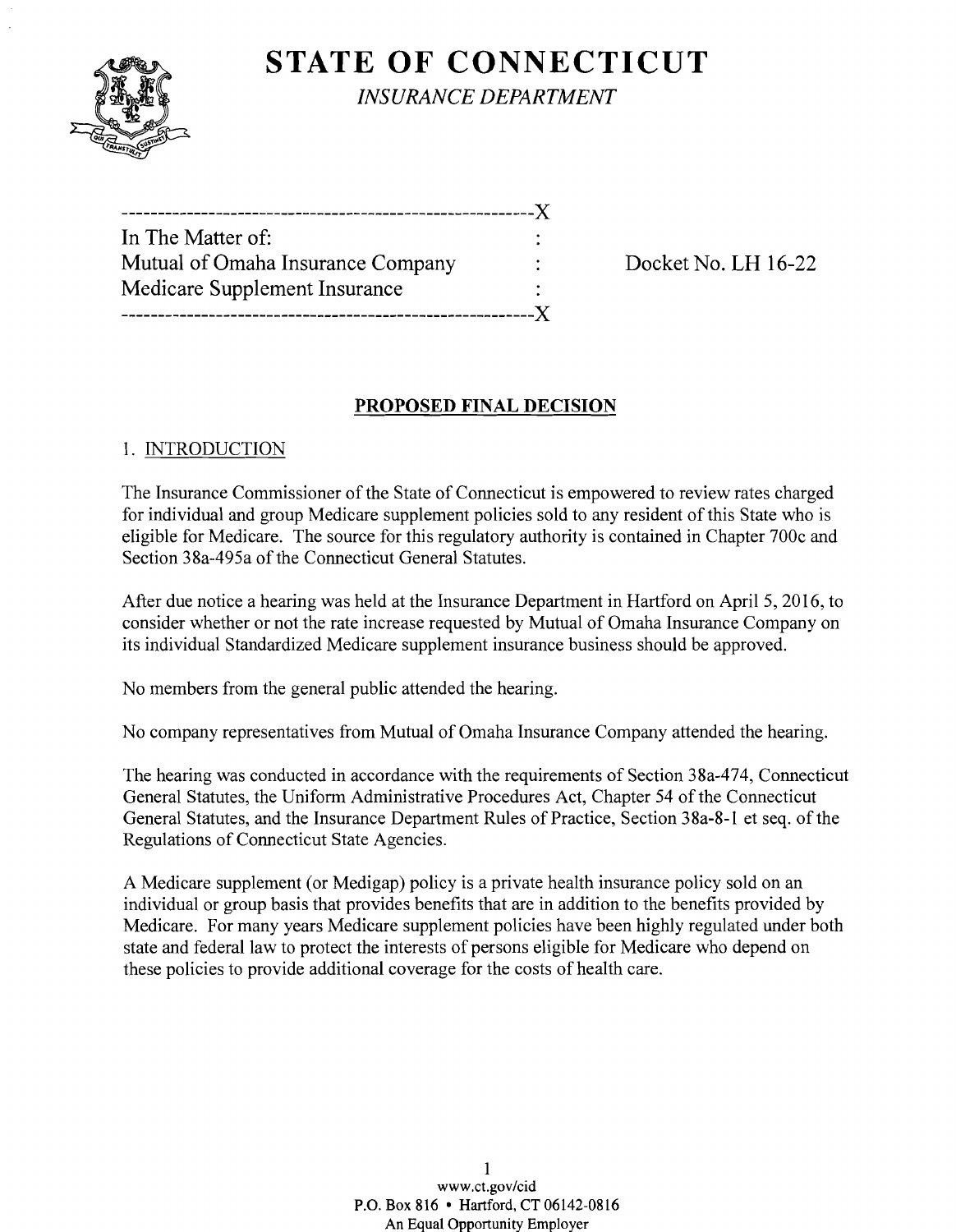Effective December 1, 2005, Connecticut amended its program of standardized Medicare supplement policies in accordance with Section 38a-495a of the Connecticut General Statutes and Sections 38a-495a-1 through 38a-495a-21 of the Regulations of Connecticut Agencies. This program, which conforms to federal requirements, provides that all insurers offering Medicare supplement policies for sale in the state must offer a basic "core" package of benefits known as Plan A. Insurers may also offer anyone or more of eleven other plans (Plans B through N). No other Medicare supplement policies may be sold in Connecticut.

Effective January 1,2006, in accordance with Section 38a-495c of the Connecticut General Statutes (as amended by Public Act 05-20) premiums for all Medicare supplement policies in the state must use community rating. Rates for Plans A through N must be computed without regard to age, gender, previous claims history or the medical condition of any person covered by a Medicare supplement policy or certificate.

The statute provides that coverage under plans A through N may not be denied on the basis of age, gender, previous claims history of the medical condition of any covered person. Insurers may exclude benefits for losses incurred within six months from the effective date of coverage based on a pre-existing condition.

Effective October 1, 1998, carriers that offer  $Plan(s)$  B and/or C in the Connecticut insurance marketplace must also make the plans (in addition to Plan A) available to persons eligible for Medicare by reason of disability.

Insurers must also make the necessary arrangements to receive notice of all claims paid by Medicare for their insureds, so that supplemental benefits can be computed and paid without requiring insureds to file claim forms for such benefits. This process of direct notice and automatic claims payment is commonly referred to as "piggybacking" or "crossover".

Sections 38a-495 and 38a-522 of the Connecticut General Statutes, and Section 38a-495a-10 of the Regulations of Connecticut Agencies, state that individual and group Medicare supplement policies must have anticipated loss ratios of 65% and 75%, respectively. Pursuant to Sections 38a-495-7 and 38a-495a-10, of the Regulations of Connecticut Agencies, filings for rate increases must demonstrate that actual and expected losses in relation to premiums meet these standards. Additionally, the anticipated loss ratios for the entire future period for which the requested premiums are calculated to provide coverage, must be expected to equal or exceed the appropriate loss ratio standard.

Section 38a-473 of the Connecticut General Statutes provides that no insurer may incorporate in its rates for Medicare supplement policies factors for expenses that exceed 150% of the average expense ratio for that insurer's entire written premium for all lines of health insurance for the previous calendar year.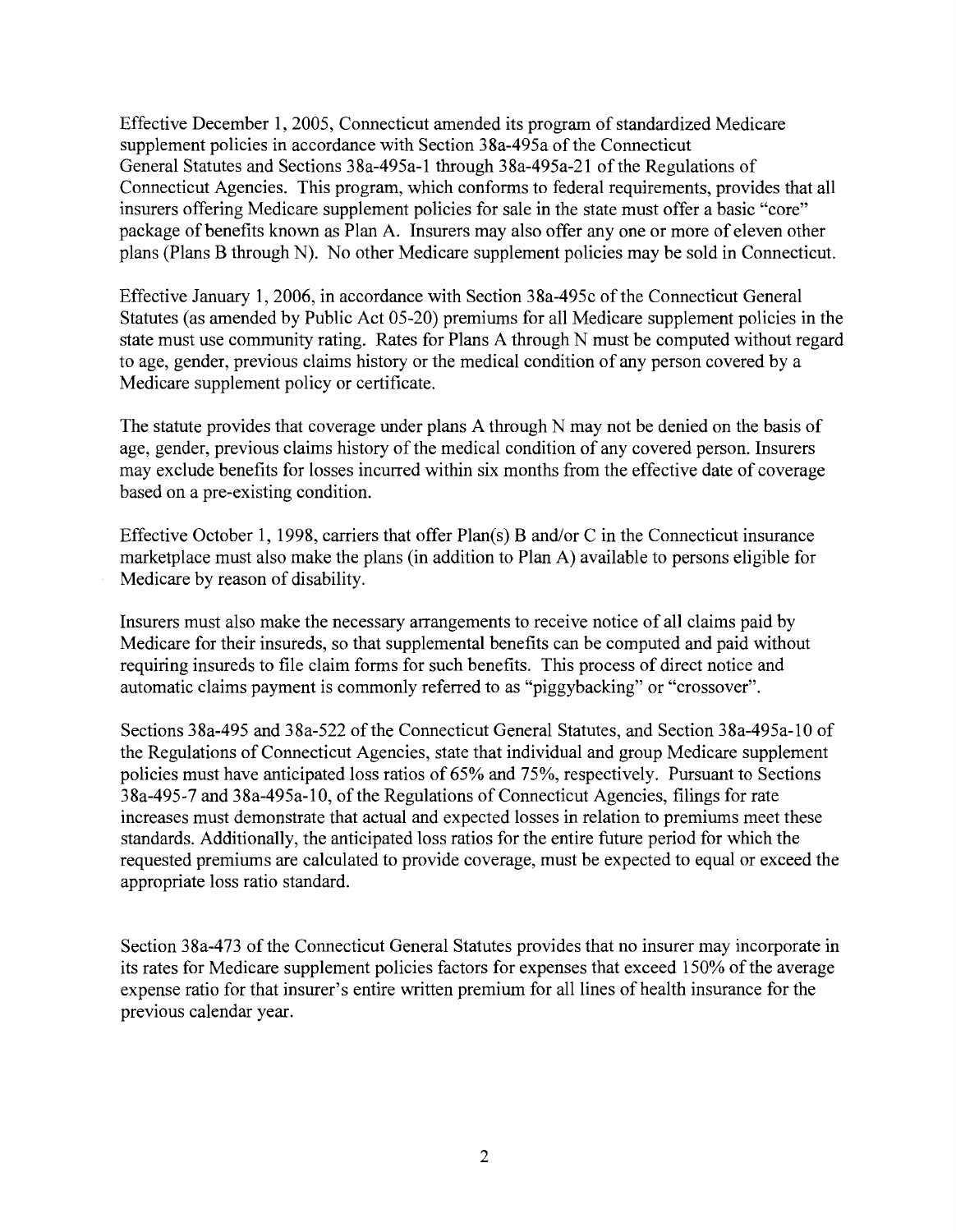### II. **FINDING OF FACT**

After reviewing the exhibits entered into the record of this proceeding, and utilizing the experience, technical competence and specialized knowledge of the Insurance Department, the undersigned makes the following findings of fact:

- 1. Mutual of Omaha has requested the approval of a 12% rate increase for Plans A, C, D, F and G. They have also requested no change to the current rate for Plan I.
- 2. The following are estimated 9/30/2015 in-force counts in Connecticut and on a nationwide basis:

| Plan        | Connecticut | Nationwide |
|-------------|-------------|------------|
| A           |             | 832        |
| $\mathbf C$ | 8           | 2,998      |
| D           | 46          | 3,746      |
| F           | 113         | 43,655     |
| G           | 91          | 6,327      |
|             | h           | 72         |
| Total       | 264         | 57,630     |

3. The following are the last rate increases approved for these policies with corresponding effective dates:

| Plan         | Increase | <b>Effective Date</b> |
|--------------|----------|-----------------------|
| $\mathbf{A}$ | $10.0\%$ | 5/1/2012              |
| C            | $6.0\%$  | 5/1/2013              |
| D            | $10.0\%$ | 5/1/2012              |
| F            | 15.0%    | 5/1/2009              |
| G            | 10.0%    | 5/1/2011              |
|              | 10.0%    | 5/1/2007              |

- 4. The subject policies were agent solicited. This is a closed block of business.
- 5. Mutual of Omaha used the six-month pre-existing condition exclusion clause for all Plans.
- 6. Mutual of Omaha certified that their expense factors are in compliance with section 38a-473, C.G.S.
- 7. Mutual of Omaha has conformed to subsection (e) of section 38a-495c, C.G.S. regarding the automatic processing of Part A and B claims.
- 8. The proposed rates are designed to satisfy the Connecticut regulatory loss ratio of 65%.
- 9. Below are the estimated loss ratios in Connecticut for 2014, 2015 and from inception-to-date:

| <u>Plan</u> | 2014  | 2015  | Inception-to-date |
|-------------|-------|-------|-------------------|
| A           | n/a   | n/a   | 138.3%            |
| $\epsilon$  | 43.8% | 29.4% | 76.8%             |
|             | 42.1% | 48.4% | 74.4%             |